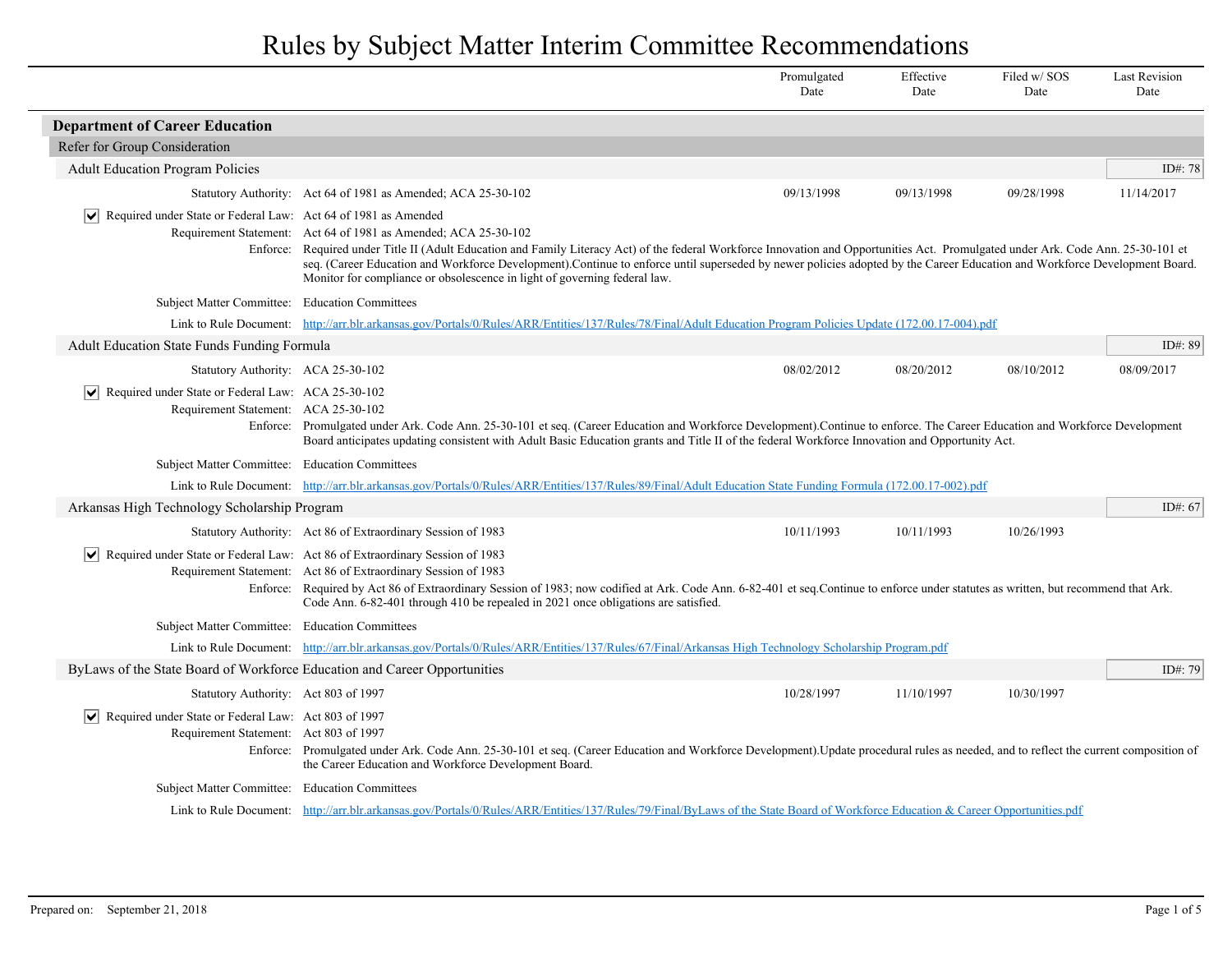|                                                                              |                                                                                                                                                                                                                                                                                                                                                                                                                                                                              | Promulgated<br>Date | Effective<br>Date | Filed w/SOS<br>Date | <b>Last Revision</b><br>Date |
|------------------------------------------------------------------------------|------------------------------------------------------------------------------------------------------------------------------------------------------------------------------------------------------------------------------------------------------------------------------------------------------------------------------------------------------------------------------------------------------------------------------------------------------------------------------|---------------------|-------------------|---------------------|------------------------------|
| Criteria for Community-Based Education Center                                |                                                                                                                                                                                                                                                                                                                                                                                                                                                                              |                     |                   |                     | ID#: $62$                    |
|                                                                              | Statutory Authority: Act 64 of 1981 as Amended; Act 228 of 1991                                                                                                                                                                                                                                                                                                                                                                                                              | 07/08/1991          | 07/08/1991        | 07/29/1991          |                              |
|                                                                              | $\vert \mathbf{v} \vert$ Required under State or Federal Law: Act 64 of 1981 as Amended; Act 228 of 1991<br>Requirement Statement: Act 64 of 1981 as Amended; Act 228 of 1991<br>Enforce: Required by Ark. Code Ann. 6-50-801 et seq.Continue to enforce, but update to reflect the current composition of the Department and governing board, as well as substantive<br>changes in policy. Also note that fund for community-based education centers is currently depleted. |                     |                   |                     |                              |
| Subject Matter Committee: Education Committees                               |                                                                                                                                                                                                                                                                                                                                                                                                                                                                              |                     |                   |                     |                              |
|                                                                              | Link to Rule Document: http://arr.blr.arkansas.gov/Portals/0/Rules/ARR/Entities/137/Rules/62/Final/Criteria for Community Based Education Center.pdf                                                                                                                                                                                                                                                                                                                         |                     |                   |                     |                              |
| Criteria for Technical Institute                                             |                                                                                                                                                                                                                                                                                                                                                                                                                                                                              |                     |                   |                     | ID#: $61$                    |
| Statutory Authority: ACA 6-51-217                                            |                                                                                                                                                                                                                                                                                                                                                                                                                                                                              | 03/11/1991          | 03/11/1991        | 04/04/1991          |                              |
| $ \mathbf{v} $ Required under State or Federal Law: ACA 6-51-217             | Requirement Statement: 6-51-217. Change of name to "technical institute".<br>Enforce: Required by Ark. Code Ann. 6-51-217. Continue to enforce, but update to reflect the current composition of the Department and governing board, as well as substantive changes.                                                                                                                                                                                                         |                     |                   |                     |                              |
| Subject Matter Committee: Education Committees                               |                                                                                                                                                                                                                                                                                                                                                                                                                                                                              |                     |                   |                     |                              |
|                                                                              | Link to Rule Document: http://arr.blr.arkansas.gov/Portals/0/Rules/ARR/Entities/137/Rules/61/Final/Criteria for Technical Institute.pdf                                                                                                                                                                                                                                                                                                                                      |                     |                   |                     |                              |
| Enrollment and Attendance Policy for Adult Education                         |                                                                                                                                                                                                                                                                                                                                                                                                                                                                              |                     |                   |                     | ID#: 73                      |
|                                                                              | Statutory Authority: Acts 572 and 837 of 1995                                                                                                                                                                                                                                                                                                                                                                                                                                | 07/10/1995          | 07/10/1995        | 07/12/1995          |                              |
| $ \mathbf{v} $ Required under State or Federal Law: Acts 572 and 837 of 1995 | Requirement Statement: Acts 572 and 837 of 1995<br>Enforce: Required under Ark. Code Ann. 6-18-222. Continue to enforce, but update to reflect the current composition of the Department and governing board, as well as substantive changes<br>in policy.                                                                                                                                                                                                                   |                     |                   |                     |                              |
| Subject Matter Committee: Education Committees                               |                                                                                                                                                                                                                                                                                                                                                                                                                                                                              |                     |                   |                     |                              |
|                                                                              | Link to Rule Document: http://arr.blr.arkansas.gov/Portals/0/Rules/ARR/Entities/137/Rules/73/Final/Enrollment & Attendance Policy for Adult Education.pdf                                                                                                                                                                                                                                                                                                                    |                     |                   |                     |                              |
| <b>GED Testing Regulations</b>                                               |                                                                                                                                                                                                                                                                                                                                                                                                                                                                              |                     |                   |                     | ID#: $60$                    |
|                                                                              | Statutory Authority: Act 64 of 1981 as Amended. Acts 30 and 31 of 1994                                                                                                                                                                                                                                                                                                                                                                                                       | 01/14/1991          | 01/14/1991        | 02/20/1991          | 04/27/2016                   |
|                                                                              | $\vert \blacktriangleright \vert$ Required under State or Federal Law: Act 64 of 1981 as Amended; ACA 25-30-102<br>Requirement Statement: Act 64 of 1981 as Amended; ACA 25-30-102<br>Enforce: Promulgated under Ark. Code Ann. 25-30-101 et seq. (Career Education and Workforce Development).Continue to enforce, but review for consistency with national GED<br>standards and efficacy for Arkansas test-takers.                                                         |                     |                   |                     |                              |
| Subject Matter Committee: Education Committees                               |                                                                                                                                                                                                                                                                                                                                                                                                                                                                              |                     |                   |                     |                              |
|                                                                              | Link to Rule Document: http://arr.blr.arkansas.gov/Portals/0/Rules/ARR/Entities/137/Rules/60/Final/GED Testing Scores Update (172.00.16.001).pdf                                                                                                                                                                                                                                                                                                                             |                     |                   |                     |                              |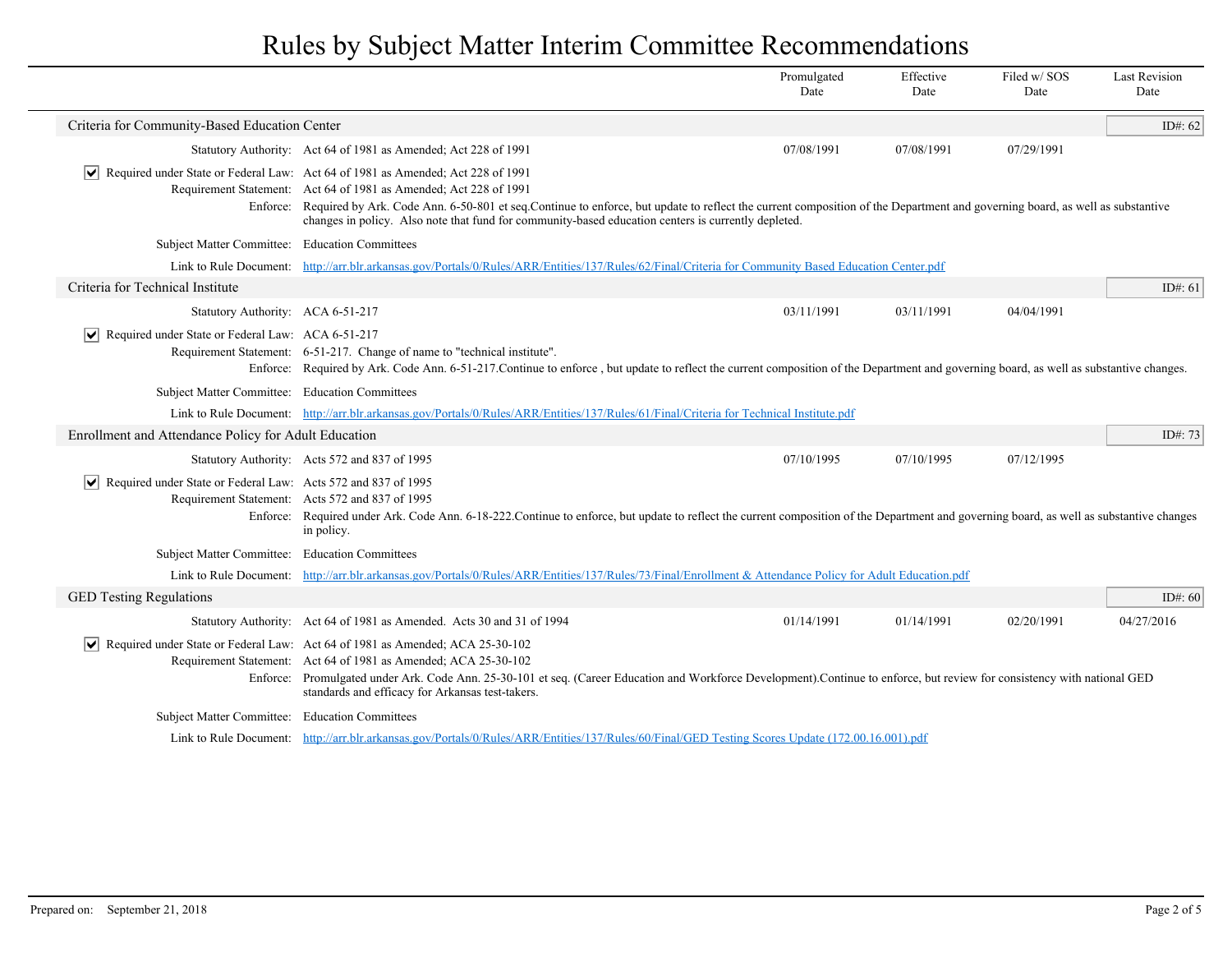|                                                                                                                   |                                                                                                                                                                                                                                                                                                                                                                             | Promulgated<br>Date | Effective<br>Date | Filed w/SOS<br>Date | <b>Last Revision</b><br>Date |
|-------------------------------------------------------------------------------------------------------------------|-----------------------------------------------------------------------------------------------------------------------------------------------------------------------------------------------------------------------------------------------------------------------------------------------------------------------------------------------------------------------------|---------------------|-------------------|---------------------|------------------------------|
| Guidelines for Arkansas Code Annotated "Megan's Law"                                                              |                                                                                                                                                                                                                                                                                                                                                                             |                     |                   |                     | ID#: 87                      |
|                                                                                                                   | Statutory Authority: ACA 25-30-102 and ACA 6-11-207                                                                                                                                                                                                                                                                                                                         | 08/06/2007          | 08/16/2007        | 08/06/2007          |                              |
| Required under State or Federal Law: ACA 25-30-102 and ACA 6-11-207<br>$\vert\bm{\mathsf{v}}\vert$                | Requirement Statement: ACA 25-30-102 and ACA 6-11-207<br>Enforce: Required by Ark. Code Ann. 12-12-913(g). Update to reflect current best practices and the composition of the Department and governing board.                                                                                                                                                              |                     |                   |                     |                              |
| Subject Matter Committee: Education Committees                                                                    |                                                                                                                                                                                                                                                                                                                                                                             |                     |                   |                     |                              |
|                                                                                                                   | Link to Rule Document: http://arr.blr.arkansas.gov/Portals/0/Rules/ARR/Entities/137/Rules/87/Final/Guidelines for Arkansas Sex and Child Offender Registration Act, aka Megan's Law (172.00.07-007)<br>.pdf                                                                                                                                                                 |                     |                   |                     |                              |
| Methods of Administration for OCR                                                                                 |                                                                                                                                                                                                                                                                                                                                                                             |                     |                   |                     | ID#: $59$                    |
|                                                                                                                   | Statutory Authority: Act 64 of 1981 as Amended                                                                                                                                                                                                                                                                                                                              | 07/01/1990          | 07/01/1990        | 09/19/1990          |                              |
| Required under State or Federal Law: Act 64 of 1981 as Amended<br>M                                               | Requirement Statement: Act 64 of 1981 as Amended<br>Enforce: Promulgated under Act 64 of 1981, pursuant to the federal Rehabilitation and Americans With Disabilities Acts (section 504 and Title II, respectively). Continue to enforce, but<br>update to reflect the current composition of the Department and governing board, as well as substantive changes in policy. |                     |                   |                     |                              |
| Subject Matter Committee: Education Committees                                                                    |                                                                                                                                                                                                                                                                                                                                                                             |                     |                   |                     |                              |
|                                                                                                                   | Link to Rule Document: http://arr.blr.arkansas.gov/Portals/0/Rules/ARR/Entities/137/Rules/59/Final/Methods of Administration for OCR.pdf                                                                                                                                                                                                                                    |                     |                   |                     |                              |
|                                                                                                                   | Minimum Age for Enrollment and Attendance Policy for 16-17 Year Olds in Adult Education Programs                                                                                                                                                                                                                                                                            |                     |                   |                     | ID#: $71$                    |
| Statutory Authority: Act 30 of 1994                                                                               |                                                                                                                                                                                                                                                                                                                                                                             | 11/14/1994          | 11/14/1994        | 12/02/1994          |                              |
| $\sqrt{\phantom{a}}$ Required under State or Federal Law: Act 30 of 1994<br>Requirement Statement: Act 30 of 1994 | Enforce: Required under Ark. Code Ann. 6-18-222. Continue to enforce, but update to reflect current composition of the Department and governing board, as well as any substantive changes<br>in the applicable minimum-age statutes.                                                                                                                                        |                     |                   |                     |                              |
| Subject Matter Committee: Education Committees                                                                    |                                                                                                                                                                                                                                                                                                                                                                             |                     |                   |                     |                              |
|                                                                                                                   | Link to Rule Document: http://arr.blr.arkansas.gov/Portals/0/Rules/ARR/Entities/137/Rules/71/Final/Minimum Age for Enrollment & Attendance Policy for 16-17 Year Olds.pdf                                                                                                                                                                                                   |                     |                   |                     |                              |
| Policies and Procedures for Secondary Vocational Programs                                                         |                                                                                                                                                                                                                                                                                                                                                                             |                     |                   |                     | ID#: $69$                    |
|                                                                                                                   | Statutory Authority: Act 64 of 1981 as Amended and PL 101-392                                                                                                                                                                                                                                                                                                               | 08/08/1994          | 08/08/1994        | 09/09/1994          | 07/12/2017                   |
|                                                                                                                   | Required under State or Federal Law: Act 64 of 1981 as Amended and PL 101-392<br>Requirement Statement: Act 64 of 1981 as Amended and PL 101-392<br>Enforce: Promulgated under Ark. Code Ann. 25-30-101 et seq. (Career Education and Workforce Development). Continue to enforce; update as needed consistent with best practices and<br>changes to applicable law.        |                     |                   |                     |                              |
| Subject Matter Committee: Education Committees                                                                    |                                                                                                                                                                                                                                                                                                                                                                             |                     |                   |                     |                              |
|                                                                                                                   | Link to Rule Document: http://arr.blr.arkansas.gov/Portals/0/Rules/ARR/Entities/137/Rules/69/Final/Program Policies and Procedures for Career and Technical Education (172.00.17-001).pdf                                                                                                                                                                                   |                     |                   |                     |                              |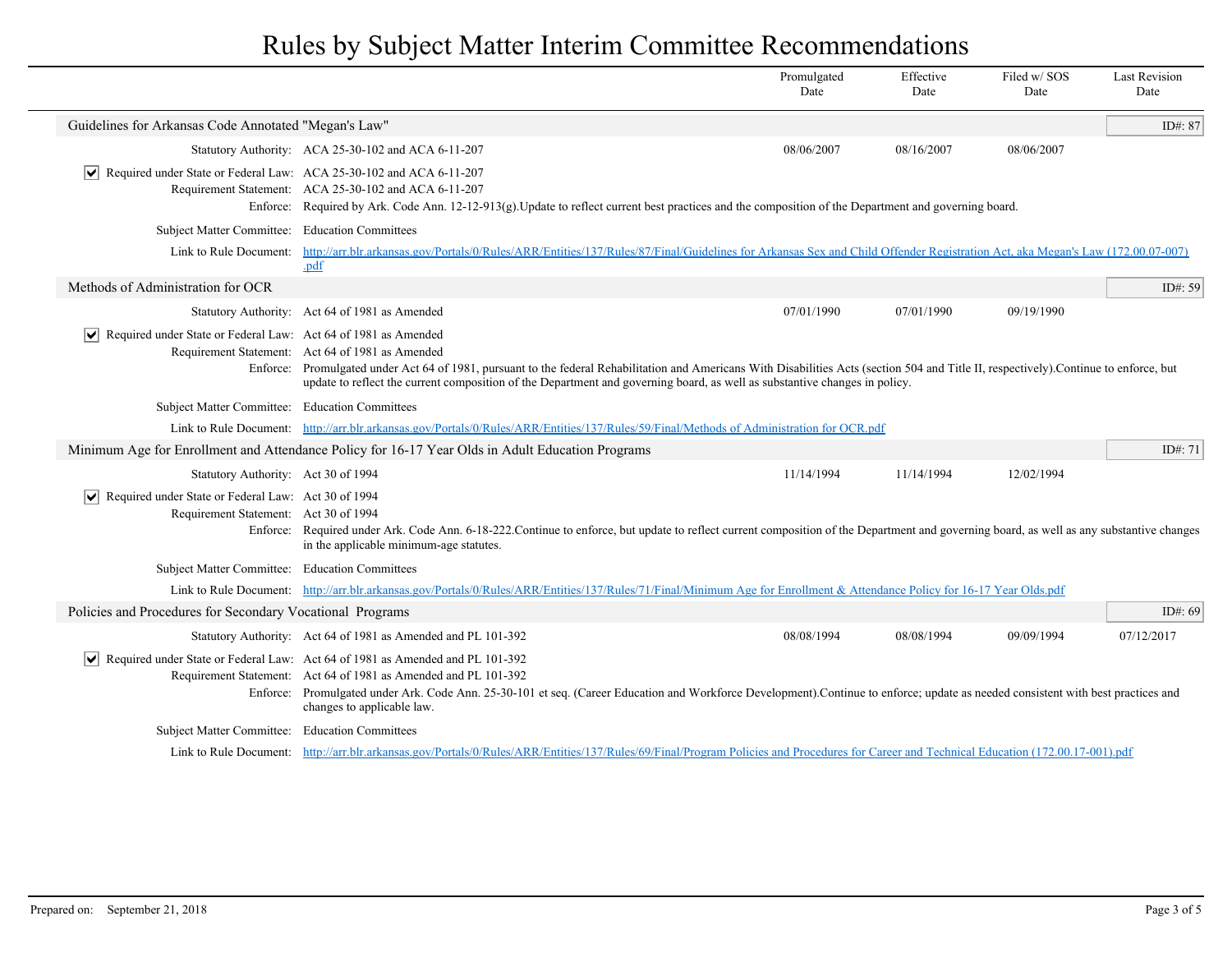|                                                                                                                   |                                                                                                                                                                                                                                                                                                                                                   | Promulgated<br>Date | Effective<br>Date | Filed w/SOS<br>Date | <b>Last Revision</b><br>Date |
|-------------------------------------------------------------------------------------------------------------------|---------------------------------------------------------------------------------------------------------------------------------------------------------------------------------------------------------------------------------------------------------------------------------------------------------------------------------------------------|---------------------|-------------------|---------------------|------------------------------|
| Program Policies and Procedures for Career and Technical Education                                                |                                                                                                                                                                                                                                                                                                                                                   |                     |                   |                     | ID#: 91                      |
| Statutory Authority: ACA 25-30-102                                                                                |                                                                                                                                                                                                                                                                                                                                                   | 04/28/2015          | 08/28/2015        | 08/18/2015          | 07/29/2017                   |
| Required under State or Federal Law: ACA 25-30-102<br>$ \bm{\mathsf{v}} $<br>Requirement Statement: ACA 25-30-102 | Enforce: Promulgated under Ark. Code Ann. 25-30-101 et seq. (Career Education and Workforce Development). Continue to enforce; update as needed consistent with best practices and<br>changes to applicable law.                                                                                                                                  |                     |                   |                     |                              |
| Subject Matter Committee: Education Committees                                                                    |                                                                                                                                                                                                                                                                                                                                                   |                     |                   |                     |                              |
|                                                                                                                   | Link to Rule Document: http://arr.blr.arkansas.gov/Portals/0/Rules/ARR/Entities/137/Rules/91/Final/Program Policies and Procedures for Career and Technical Education (172.00.15-007).pdf                                                                                                                                                         |                     |                   |                     |                              |
| Rules and Regulations for Apprentice Plumbers Registration                                                        |                                                                                                                                                                                                                                                                                                                                                   |                     |                   |                     | ID#: 85                      |
|                                                                                                                   | Statutory Authority: Act 412 of 1991; ACA 17-38-401                                                                                                                                                                                                                                                                                               | 04/17/2000          | 04/27/2000        | 04/17/2000          | 11/14/2017                   |
|                                                                                                                   | $\blacktriangleright$ Required under State or Federal Law: Act 412 of 1991; ACA 17-38-401; Act 971 of 2017<br>Requirement Statement: Act 412 of 1991; ACA 17-38-401; Act 971 of 2017<br>Enforce: Required by Ark. Code Ann. 17-38-401 et seq. Continue to enforce; update as needed consistent with best practices and changes to applicable law. |                     |                   |                     |                              |
| Subject Matter Committee: Education Committees                                                                    |                                                                                                                                                                                                                                                                                                                                                   |                     |                   |                     |                              |
|                                                                                                                   | Link to Rule Document: http://arr.blr.arkansas.gov/Portals/0/Rules/ARR/Entities/137/Rules/85/Final/Rules and Regulations for Plumbing Apprenticeship Programs (172.00.15-004).pdf                                                                                                                                                                 |                     |                   |                     |                              |
|                                                                                                                   | Rules and Regulations for Construction Industry Craft Training Education Program                                                                                                                                                                                                                                                                  |                     |                   |                     | ID#: $83$                    |
|                                                                                                                   | Statutory Authority: ACA 6-55-101 to 6-55-108                                                                                                                                                                                                                                                                                                     | 10/15/1999          | 10/28/1999        | 10/18/1999          |                              |
| $ \mathbf{v} $ Required under State or Federal Law: ACA 6-55-101 to 6-55-108                                      | Requirement Statement: ACA 6-55-101 to 6-55-108<br>Enforce: Current construction-industry craft-training rules required by Ark. Code Ann. 6-55-101 et seq.Continue to enforce, but update to reflect current composition of the Department and<br>governing board, as well as any substantive changes in the applicable craft-training statutes.  |                     |                   |                     |                              |
| Subject Matter Committee: Education Committees                                                                    |                                                                                                                                                                                                                                                                                                                                                   |                     |                   |                     |                              |
|                                                                                                                   | Link to Rule Document: http://arr.blr.arkansas.gov/Portals/0/Rules/ARR/Entities/137/Rules/83/Final/Rules & Regulations for the Construction Industry Craft.pdf                                                                                                                                                                                    |                     |                   |                     |                              |
| Rules and Regulations for Electrician Apprenticeship Programs                                                     |                                                                                                                                                                                                                                                                                                                                                   |                     |                   |                     | ID#: $84$                    |
|                                                                                                                   | Statutory Authority: Act 1289 of 1997; ACA 17-28-304                                                                                                                                                                                                                                                                                              | 04/17/2000          | 04/27/2000        | 04/17/2000          | 09/22/2015                   |
| Required under State or Federal Law: Act 1289 of 1997; ACA 17-28-304<br>$ \bm{\mathsf{v}} $                       | Requirement Statement: Act 1289 of 1997; ACA 17-28-304<br>Enforce: Required by Ark. Code Ann. 17-28-312. Continue to enforce; update as needed consistent with best practices and changes to applicable law.                                                                                                                                      |                     |                   |                     |                              |
| Subject Matter Committee: Education Committees                                                                    |                                                                                                                                                                                                                                                                                                                                                   |                     |                   |                     |                              |
| Link to Rule Document:                                                                                            | http://arr.blr.arkansas.gov/Portals/0/Rules/ARR/Entities/137/Rules/84/Final/Proposed Revision to the Rules and Regulations for Electrician Apprenticeship Programs (172.00.15-<br>$006$ ).pdf                                                                                                                                                     |                     |                   |                     |                              |